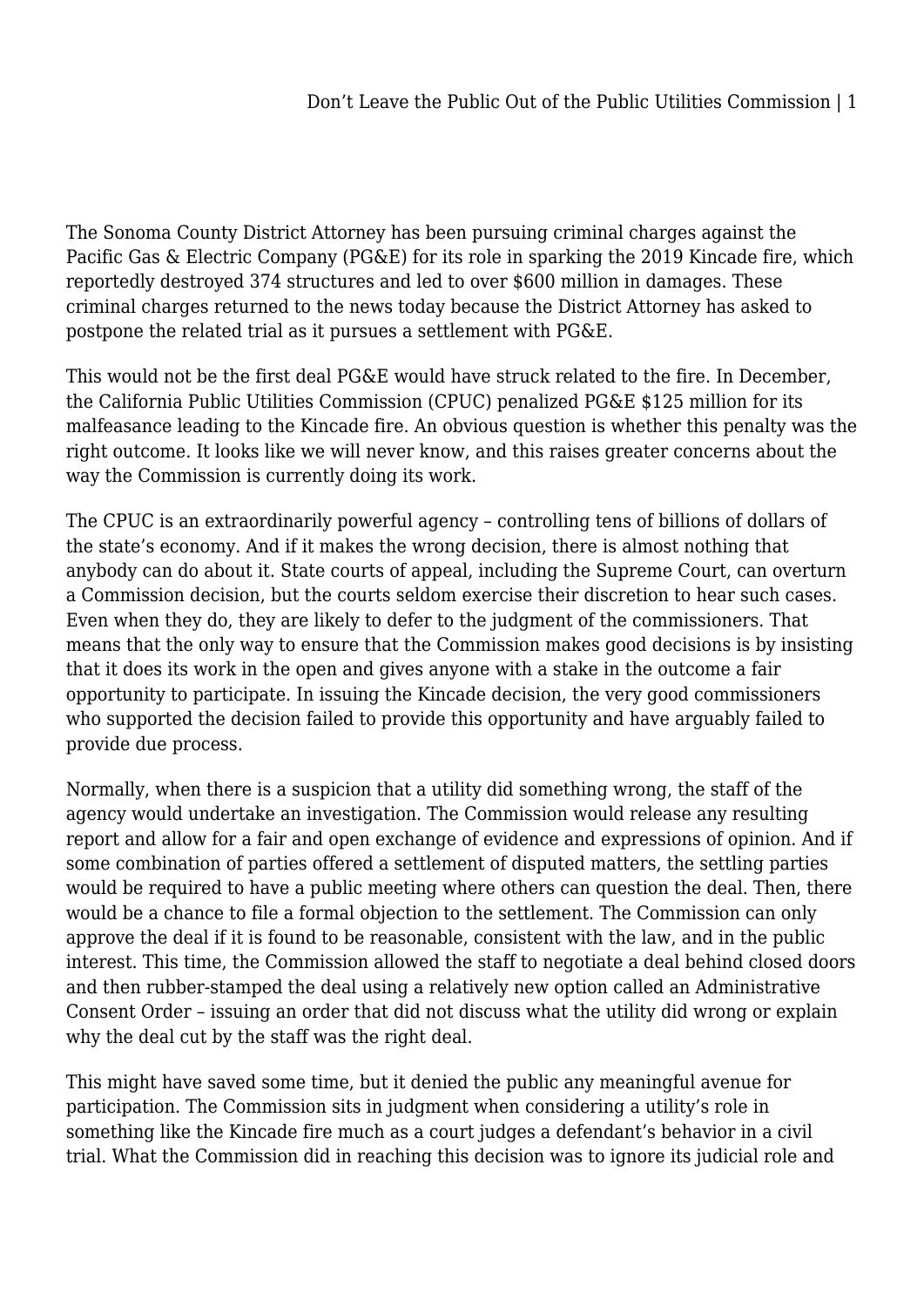rely on whatever the staff had decided to do.

Imagine a superior court judge disturbed by news of the horrific Ghost Ship fire. Suppose that she asked her clerk to look into the circumstances leading to the fire and try to cut a deal with the owners of the building for a penalty. Imagine how the public would react if the judge refused to let anybody take the matter to trial, ignored any of the facts underlying the case, and simply approved the deal submitted by her clerk without explaining why the outcome was the right one. That is what the Commission did in approving the Kincade penalty. The staff, which ultimately reports to the commissioners, worked out a penalty with PG&E that was acceptable to the company. Although the Commission gave interested parties a chance to offer comments on the merits of the deal, the majority of the commissioners refused to provide those outside parties a way to understand whether the penalty amount was appropriate. And then the Commission issued a short resolution approving the penalty without giving any weight to the concerns of interested parties and without explaining why the outcome was the right one.

The Commission's explanation for approving the deal reached by its staff was that it represented a deal reached by its staff – a circular argument that could support approval of any settlement, regardless of the merits. As a result, the Commission remains unaccountable for the outcome. It is simply deferring to its staff. Due process does not just give stakeholders a chance to file comments. It also gives them an opportunity to be heard. The resolution approving the deal responds to almost none of the concerns raised by stakeholders.

It is the Commission itself that is supposed to make the hard calls, rather than delegating them to civil service staff, regardless of how capable those staffers might be. It makes sense to delegate certain ministerial actions to the staff – such as stamping a utility report as timely, or issuing the equivalent of traffic tickets to truckers for a clear violation of safety rules. Usually, however, the commissioners take the discretionary actions – such as approving rate changes or issuing substantial fines. Even in the multi-billion-dollar utility world, a \$125 million penalty is substantial. But what the Commission has done in this instance is turn the usual arrangement on its head – it is the staff that exercised discretion and the Commission that applied the rubber stamp.

Having declared itself able to walk around the normal rules by issuing this type of Administrative Consent Order for a \$125 million penalty, it is fair to ask how the Commission might use the Consent Order next. How about approval of a \$125 million rate increase? Or how about a decision that lets a utility entirely off the hook for the next big wildfire?